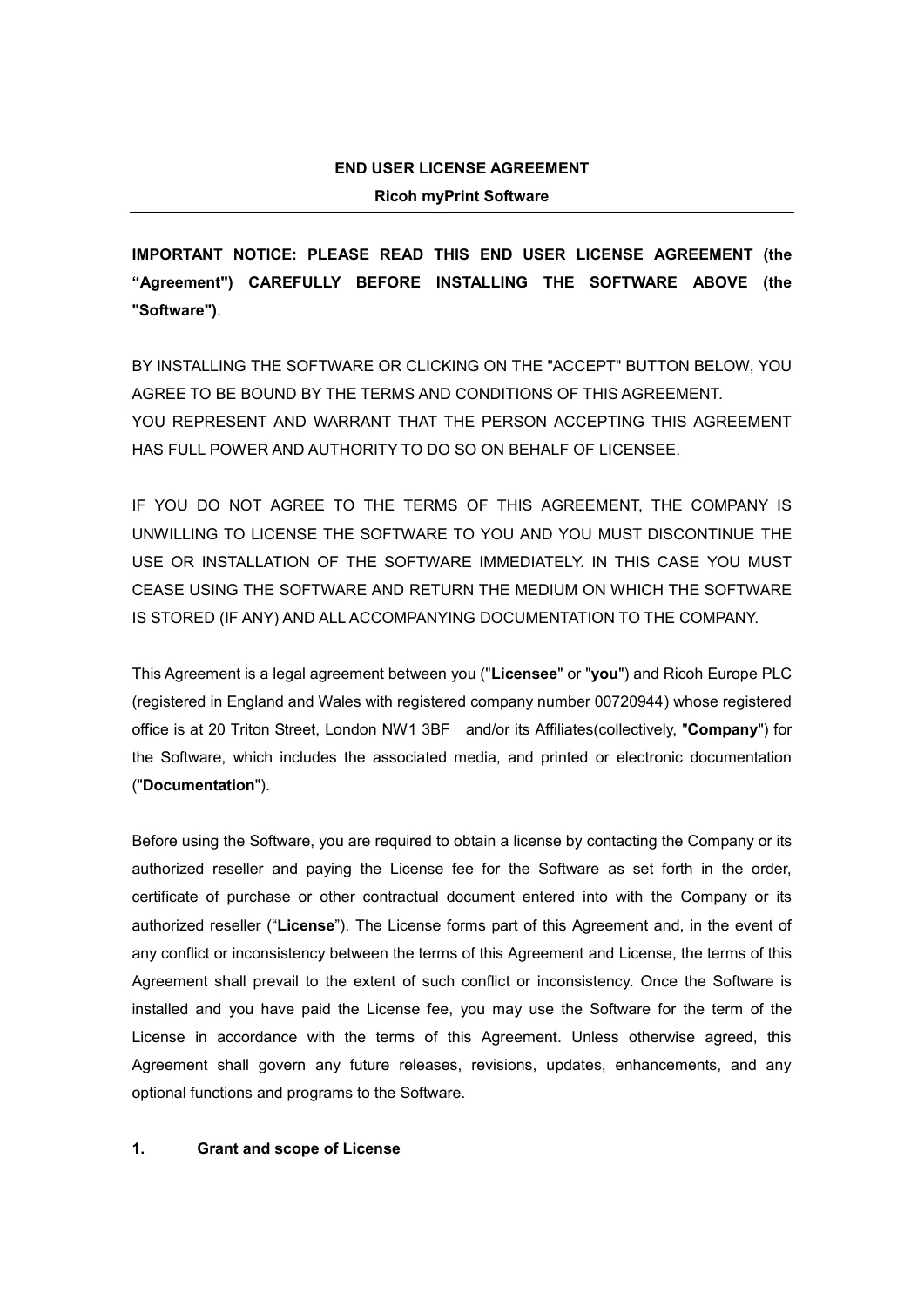- 1.1 In consideration of you agreeing to abide by the terms of this Agreement and subject to the payment of all relevant fees and charges, the Company grants you a limited, non-exclusive, personal, non-transferable, license to use the Software and Documentation for the agreed term of the License up to the agreed number myPrint core servers set out in the License ("**Permitted Number of myPrint core servers**") for the term of the License.
- 1.2 You agree to use and shall procure that your employees, customers and authorized users using your printing facilities ("Users") shall use the Software in accordance with the terms of this Agreement and any additional terms set out in the License.
- 1.3 Subject to the terms of your License, you may:
	- (a) have the Software installed on your network, on the Permitted Number of myPrint core servers;
	- (b) make a reasonable number of copies of the installed base for back-up purposes only, provided that this is necessary for the activities permitted by clause 1.1;
	- (c) receive and use any free supplementary software code or updates of the Software incorporating "patches" and corrections of bugs or errors or other minor functionality enhancements to the Software as may be provided by the Company from time to time ("**Bug Fixes**");
	- (d) use any Documentation in support of the use permitted under clause 1.1 and make one copy of the Documentation as is reasonably necessary for its lawful use;

## **2. Licensee's undertakings**

2.1 Except as expressly set out in this Agreement or as permitted by any applicable mandatory law, you agree and undertake: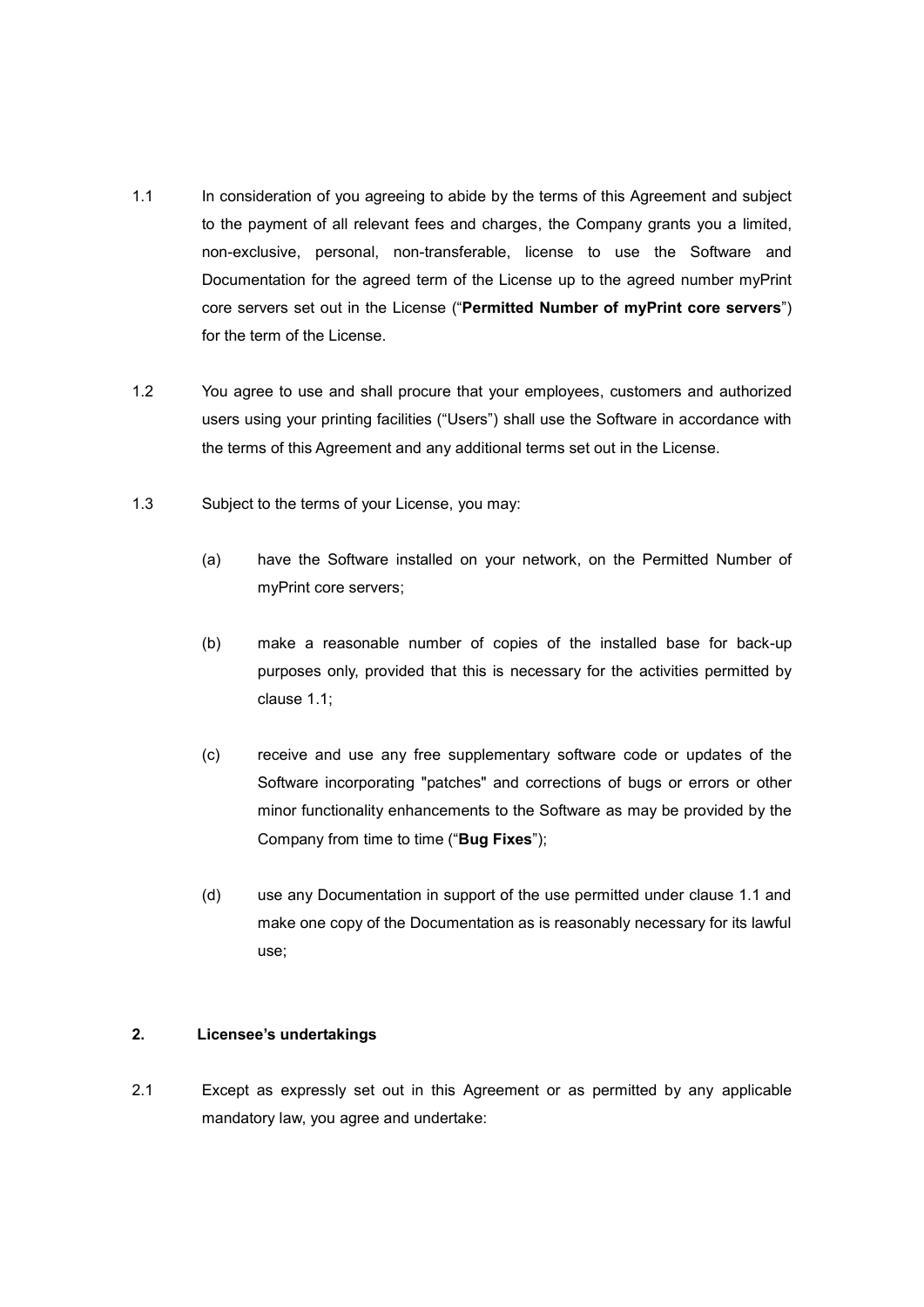- (a) not to copy the Software or Documentation, except where such copying is incidental to normal use of the Software or where it is reasonably necessary for the purpose of back-up or operational security;
- (b) not to adapt, vary, translate, modify, or make alterations to, the whole or any part of the Software nor permit the Software or any part of it to be combined with, or become incorporated in, any other programs;
- (c) not to decompile, disassemble, reverse engineer, create derivative works based on the whole or any part of the Software or merge the Software, or attempt to do any such thing, except as permitted by applicable mandatory law without the possibility of contractual waiver.

Requests for interface information in order to achieve inter-operability of the Software with another software program ("**Purpose**") should be submitted to the Company at the above address and, if such information is provided, you undertake that the information obtained by you during such activities:

- (i) is used only for the Purpose;
- (ii) is not disclosed or communicated without the Company's prior written consent to any third party to whom it is not necessary to disclose or communicate it; and
- (iii) is not used to create any software which is substantially similar to the Software;
- (d) not to rent, lease, sublicense, loan or transfer the Software and Documentation to any third party, or otherwise allow any third party to use the Software, without the prior written consent of the Company;
- (e) to keep any authorized copies of the Software secure and to maintain accurate and up-to-date records of the number and locations of all copies of the Software;
- (f) to supervise and control use of the Software and ensure that the Software is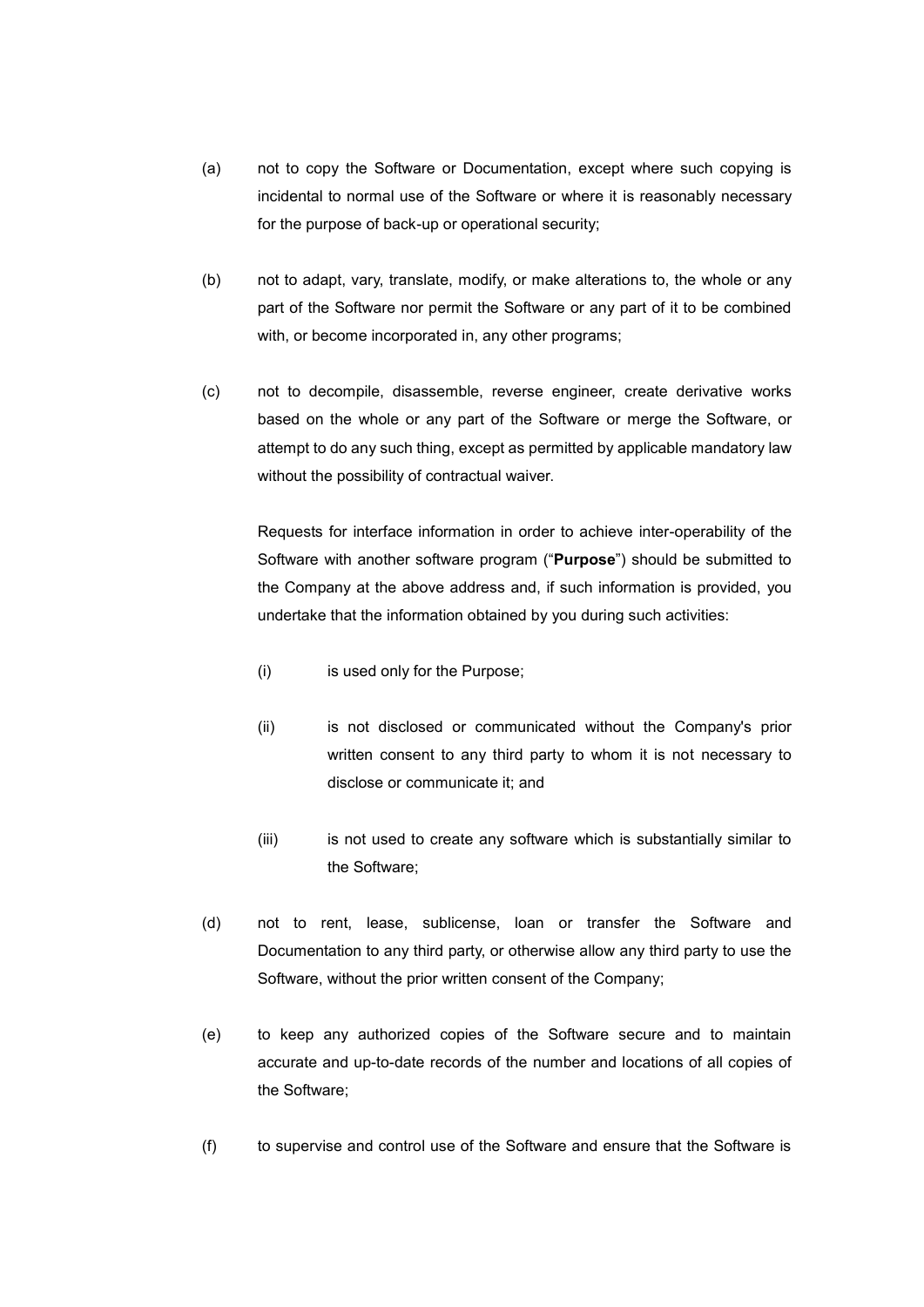used by your Users in accordance with the terms of this Agreement;

- (g) to replace the current version of the Software with any updated or upgraded version or new release provided by the Company under the terms of this Agreement immediately upon receipt of such version or release;
- (h) to include the copyright notice of the Company on all entire and partial copies of the Software in any form; and
- (i) not to provide, or otherwise make available, the Software in any form, in whole or in part (including, but not limited to, program listings, object and source program listings, object code and source code) to any person other than your Users without prior written consent from the Company;
- (j) not to change any of the settings of the Software without prior consent of Company and its authorized reseller;
- (k) to equip the systems using the Software and/or via which the Software is used with adequate security measures (e.g. anti-virus software and/or firewalls) and indemnify Company for all damages, such as (but not limited to) viruses, hacking, exploits and other attacks, caused by third parties to Company, Licensee or any other party;
- (l) to maintain an adequate and suitable policy regarding back-ups, restore and recovery of all data processed by Licensee through the Software and indemnify Company for all damages and claims arising from any inadequacy in the aforementioned policy or the carrying out thereof;
- (m) to ensure the License covers a sufficient number of user licenses for the systems connected with the Software.
- 2.2 You must permit the Company, its Affiliates and its representatives, at all reasonable times and on reasonable advance notice, to inspect and have access to any premises, and to the computer equipment located there, at which the Software or the Documentation is being kept or used, and any records kept pursuant to this Agreement,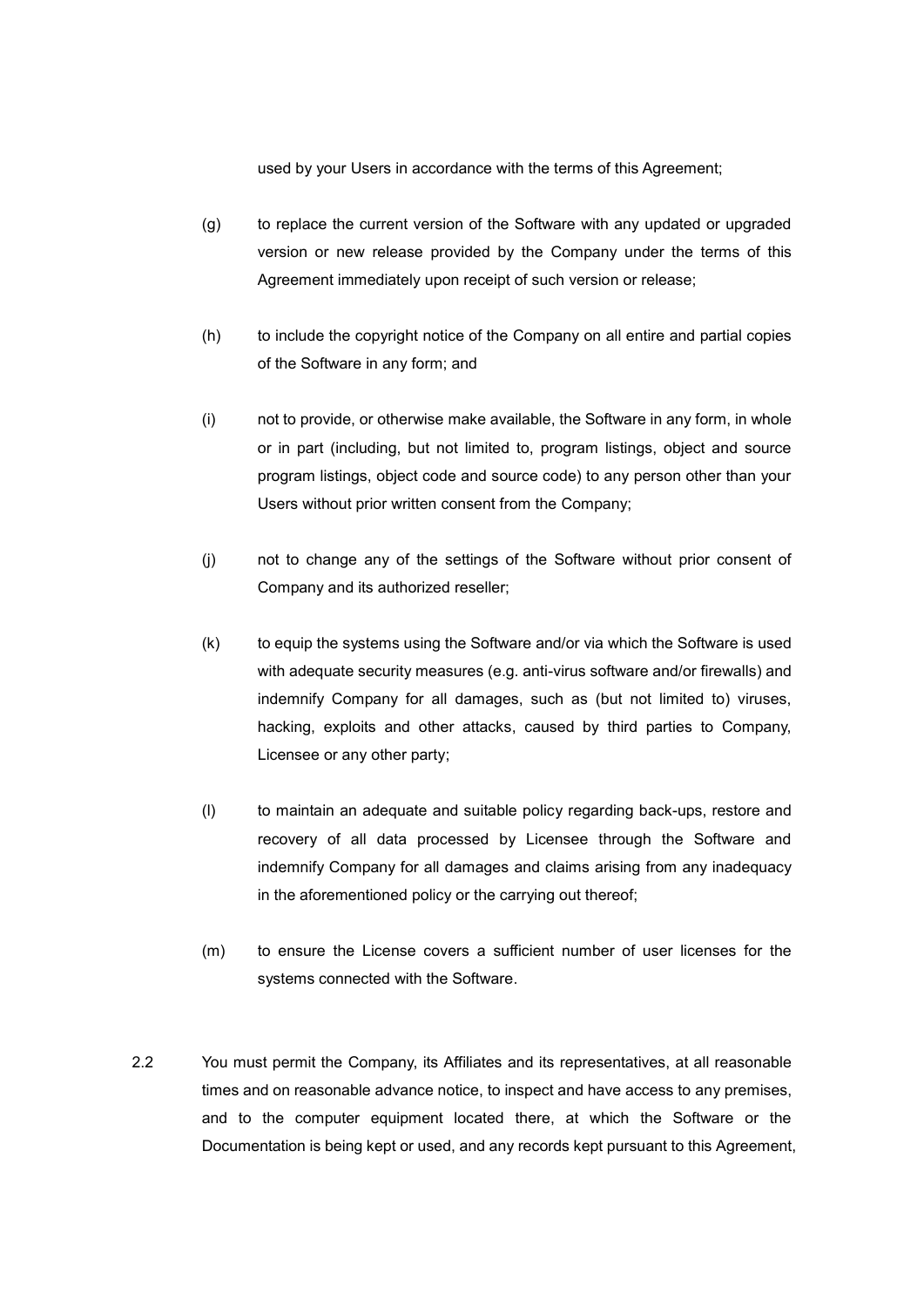for the purpose of ensuring that you are complying with the terms of this Agreement. For the purposes of this Agreement, "**Affiliate**" means the Company and any entity that, from time to time during the term of this Agreement, Controls, is Controlled by, or is under common Control with the Company. "**Control**" means the power, whether directly or indirectly (by ownership of stock, share capital, the possession of voting power, contract or otherwise) to appoint and/or remove the majority of the members of the governing body of the Company, or otherwise exercise control over the Company's affairs and policies

## **3 Warranty**

- 3.1 The Company warrants that the media on which the Software is contained if any ("**Media**") will be free from defects in material or workmanship when used in accordance with this Agreement for a period of six (6) months from the date of delivery of the Media . This limited warranty does not apply if the problem with the Media results from accident, abuse or misapplication of the Media and shall not extend to anyone other than the original user of the Software.
- 3.2 The Company warrants that, for a period of six (6) months from the date of delivery of the Software (unless a longer period is otherwise required by applicable mandatory law), the Software will, when properly installed and used, perform substantially in accordance with the functions described in the Documentation, and the Documentation correctly describes the operation of the Software in all material respects. Any Third Party Program (as defined below) are excluded from this limited warranty or use of this Software with other software, hardware, operating systems or configurations that for which it was designed, voids this warranty.
- 3.3 Unless otherwise stated in the License, if either of the warranties in clause 3.1 or 3.2 is breached, you must notify the Company in writing as soon as possible. You must give the Company a reasonable time to fix the bug and (if necessary) to supply you with a workaround or a Bug Fix or a corrected version of the Media or Software (as applicable). This will be done without any additional charge to you. If the Company is unable to do this within a reasonable time or the Company does not consider that it is a sensible way to deal with the bug, then the Company may if it wishes elect to have the Software and the Documentation returned and to refund to you all of the sums which you have paid to the Company under this Agreement. In such case, the refund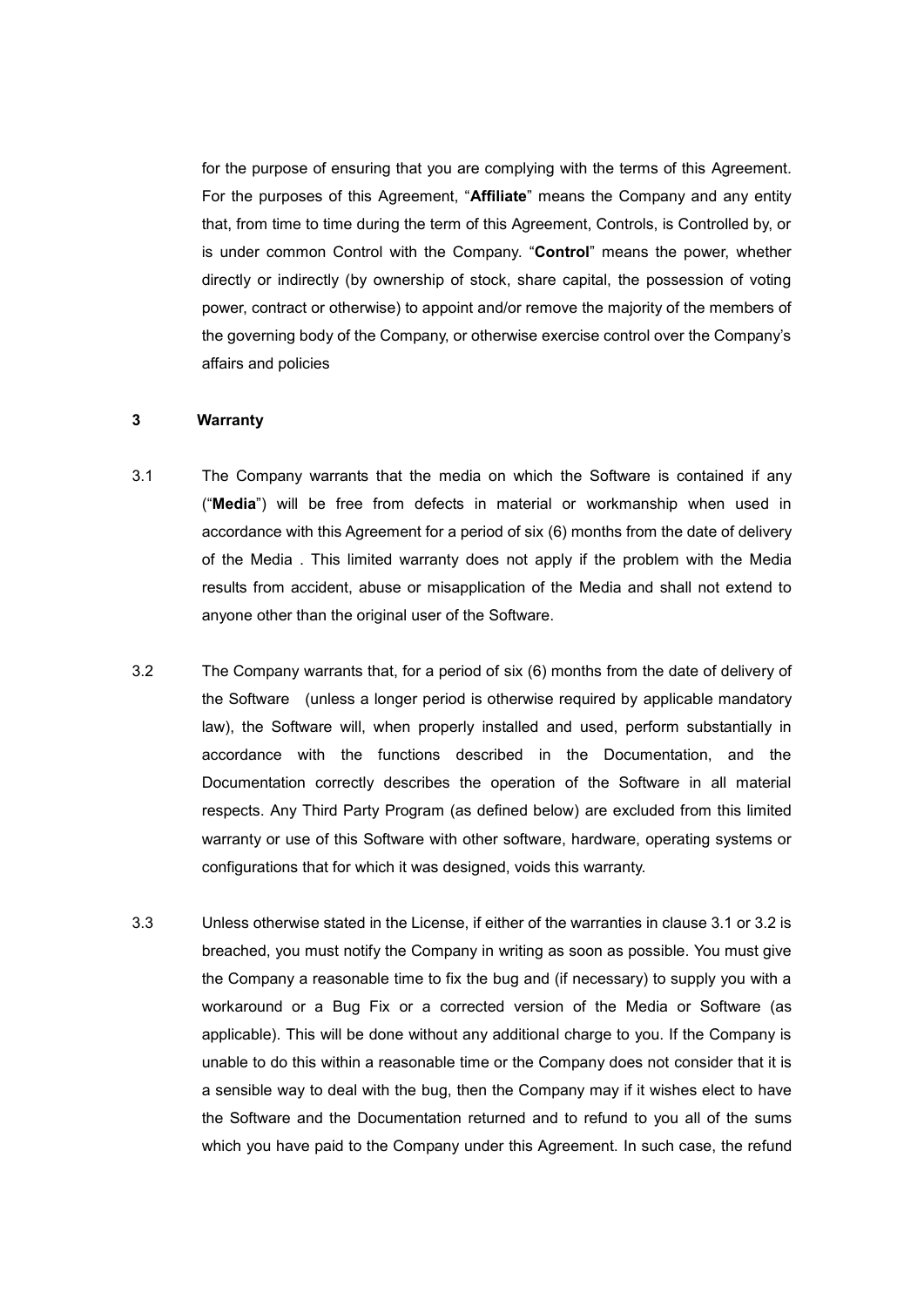will be the only remedy you are entitled to in relation to breach of either of the warranties concerned and the Company will not have any other liability in relation to them.

- 3.4 You acknowledge that the Software has not been developed to meet your individual requirements and that it is therefore your responsibility to ensure that the facilities and functions of the Software as described in the Documentation meet your requirements.
- 3.5 This Agreement sets out the full extent of the Company's obligations and liabilities in respect of the supply of the Software and Documentation. **In particular, subject to clause 4.1, except for the limited warranty provided herein, the Company, its Affiliates, its authorized resellers and distributors, and dealers make no conditions, warranties, representations or other terms, either express or implied, including any term of satisfactory quality, merchantability or fitness for a particular purpose and non-infringement, with respect to the Software and Documentation, and such terms are hereby excluded to the fullest extent permitted by law. It is not a term of this Agreement that use of the Software will be uninterrupted or error-free and you agree that the existence of any minor errors shall not constitute a breach of this Agreement. The Company does not warrant that the Software will meet your requirements or intended purpose. To the extent prohibited by applicable law, some or all of the above limitations or exclusions may not apply to you.**
- 3.6 The Licensee warrants that it has full power and authority to enter into this Agreement.

## **4. The Company's liability**

4.1 Except as otherwise set out in this Agreement, Company is in no event liable for:

(i) any indirect, incidental, special or consequential damages or losses,

- (ii) any loss of profits, loss of sales or contracts, loss of savings, lost revenues, or
- (iii) loss of data,

(iv) loss or reduction in the value of goodwill,

arising from or relating to the Software or this Agreement, even if Company had been advised of the possibility of such damages.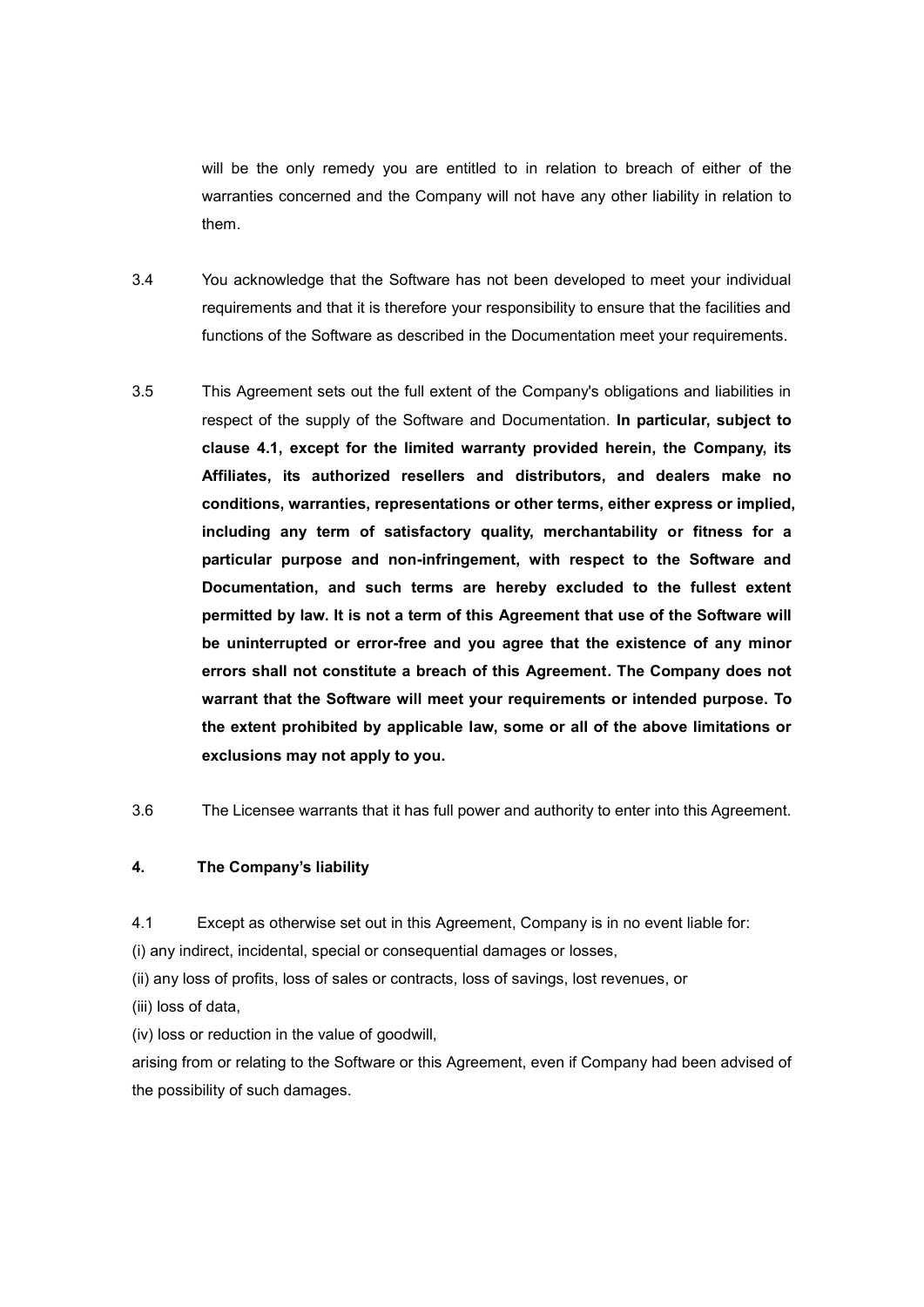4.2 No distributor, dealer or any other entity or person is authorized to expand or alter the abovestated provisions of this Agreement.

4.3 Only if the liability of Company cannot be excluded under the applicable law, Company's total aggregate liability under this Agreement and in relation to the Software shall be limited to the greater of (i) the aggregate license fees paid for the Software licensed under this Agreement for the period of twelve (12) months preceding the claim, or (ii) the sum of £5000.

4.4 **NOTWITHSTANDING THE FOREGOING, RICOH PARTIES' LIABILITY FOR: (A) DEATH OR PERSONAL INJURY CAUSED BY THE NEGLIGENCE OF RICOH PARTIES' OR THEIR AGENTS OR EMPLOYEES; (B) FRAUDULENT MISREPRESENTATION, OR (C) ANY OTHER LIABILITY THAT CANNOT BE EXCLUDED OR LIMITED BY MANDATORY APPLICABLE LAW; IS NOT EXCLUDED OR LIMITED BY THIS AGREEMENT, EVEN IF ANY OTHER TERM OF THIS AGREEMENT WOULD OTHERWISE SUGGEST THAT THIS MIGHT BE THE CASE.**

**4.5 TO THE EXTENT PROHIBITED BY APPLICABLE LAW, SOME OR ALL OF THE ABOVE LIMITATIONS OR EXCLUSIONS MAY NOT APPLY TO YOU.** 

#### **5. Intellectual Property Rights**

5.1 You acknowledge that all intellectual property rights, title, and interests in the Software and Documentation throughout the world are owned by the Company or its third party licensors, that rights in the Software are licensed (not sold) to you, and that you have no rights in, or to, the Software or the Documentation other than the limited License granted to you in accordance with the terms of this Agreement. Further, no right, title or interest to any trademark, service mark or trade names of Company is granted by this Agreement. Without limiting the foregoing, Company and/or its licensors retain all right, title, and interest in and to its or their intellectual property rights, including but not limited to: (a) all software code (source and object), functionality, technology, system or network architecture and user interfaces and all modifications thereto; (b) all ideas, trade secrets, inventions, patents, copyrights and other intellectual property rights with respect to the Software; (c) all evaluations, comments, ideas and suggestions made by you regarding the Software, whether or not those are incorporated into subsequent versions, and (d) any modifications or derivative works developed from Company's or its licensors' intellectual property rights. You agree to treat, protect and maintain the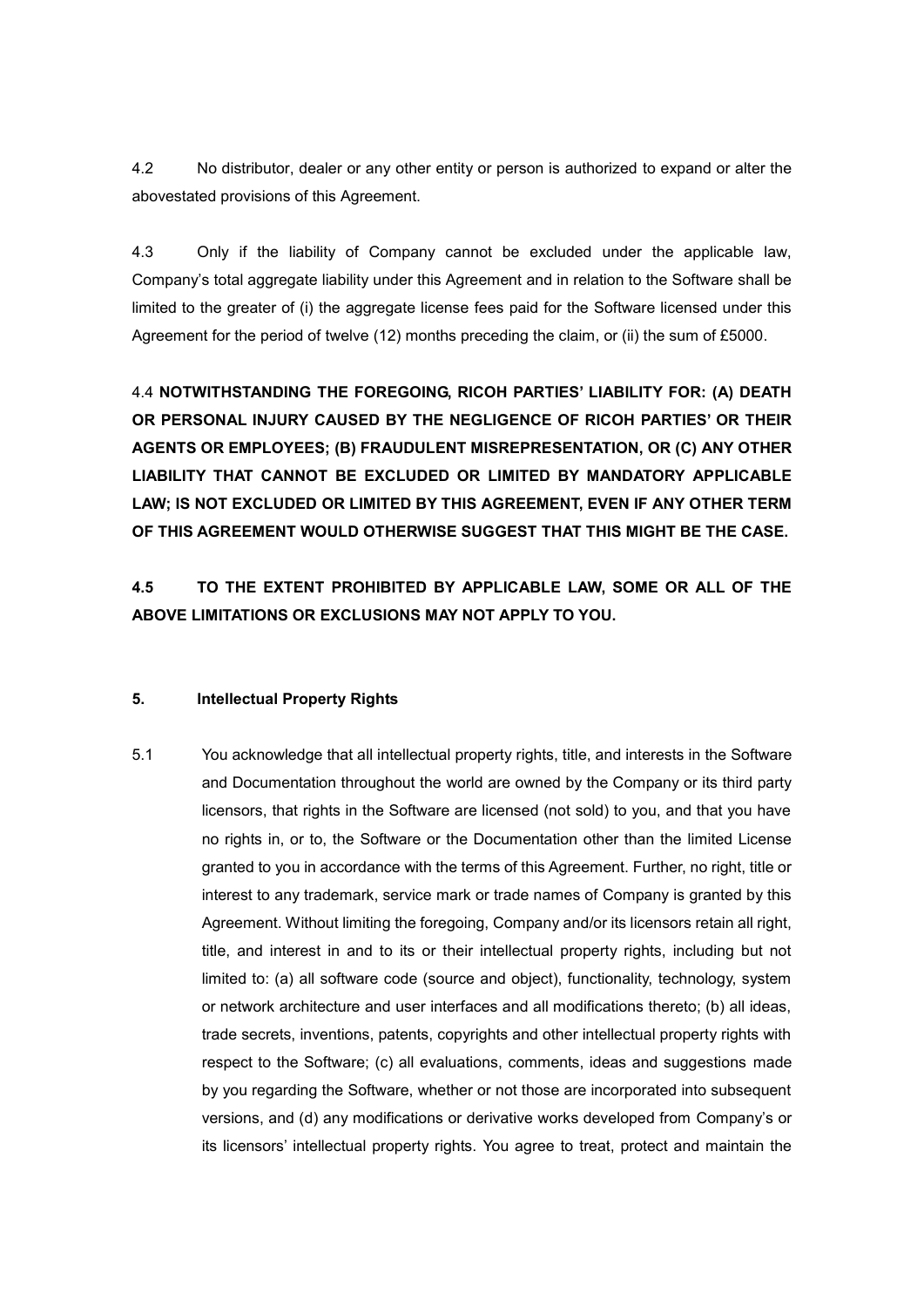intellectual property rights of Company and its licensors as strictly confidential.

5.2 Except where otherwise set out in this Agreement or by the Company, you acknowledge that you have no right to have access to the Software in source code form or in unlocked coding or with comments.

#### 5.3 **Third Party Programs**

(i) You acknowledge that the Software may contain software programs, code or libraries owned by third parties and/or licensed pursuant to one or more open source software licenses ("Third Party Programs"). You may use such Third Party Programs only as integrated or contained in the Software; provided that all intellectual property rights in such Third Party Programs remain owned by their respective licensors. Where the license agreement or terms of use for such Third Party Programs (the "Third Party Licenses") are contained in the installation instructions, text or "readme" files, or other download or installation media that Ricoh provides to you in connection with the Software, your use of the Third Party Programs shall be subject to and you agree to comply with such Third Party Licenses. Except as otherwise set forth in a Third Party License, the restrictions and requirements in this Agreement shall apply to your use of all Third Party Programs.

(ii) Only when expressly permitted by applicable law without the possibility of contractual waiver or required by a Third Party License, Ricoh waives the prohibition in clause 2.1 hereof against reverse engineering or decompiling, but only as to the respective Third Party Program for the limited purpose required by the applicable license or law and not to create any software which is substantially similar to the Software. Except as expressly set out in this Agreement or by Ricoh, you acknowledge that you have no right to have access to the Software in source code form, in unlocked coding or otherwise in human readable form with comments.

(iii)\_ Notwithstanding anything herein to the contrary, all Third Party Programs are furnished by Ricoh without support, "as is" and without any warranties of any kind, express or implied, and the use of such Third Party Programs is at Licensee's sole risk. IN NO EVENT SHALL RICOH BE LIABLE FOR SUCH THIRD PARTY PROGRAMS AND RICOH SPECIFICALLY DISCLAIMS ANY EXPRESS OR IMPLIED WARRANTIES (INCLUDING ANY WARRANTY OF NON-INFRINGEMENT) AND DISCLAIMS LIABILITY INCLUDING ANY SPECIAL, INCIDENTAL, OR CONSEQUENTIAL LOSS OR DAMAGE, INCLUDING WITHOUT LIMITATION, ANY LOST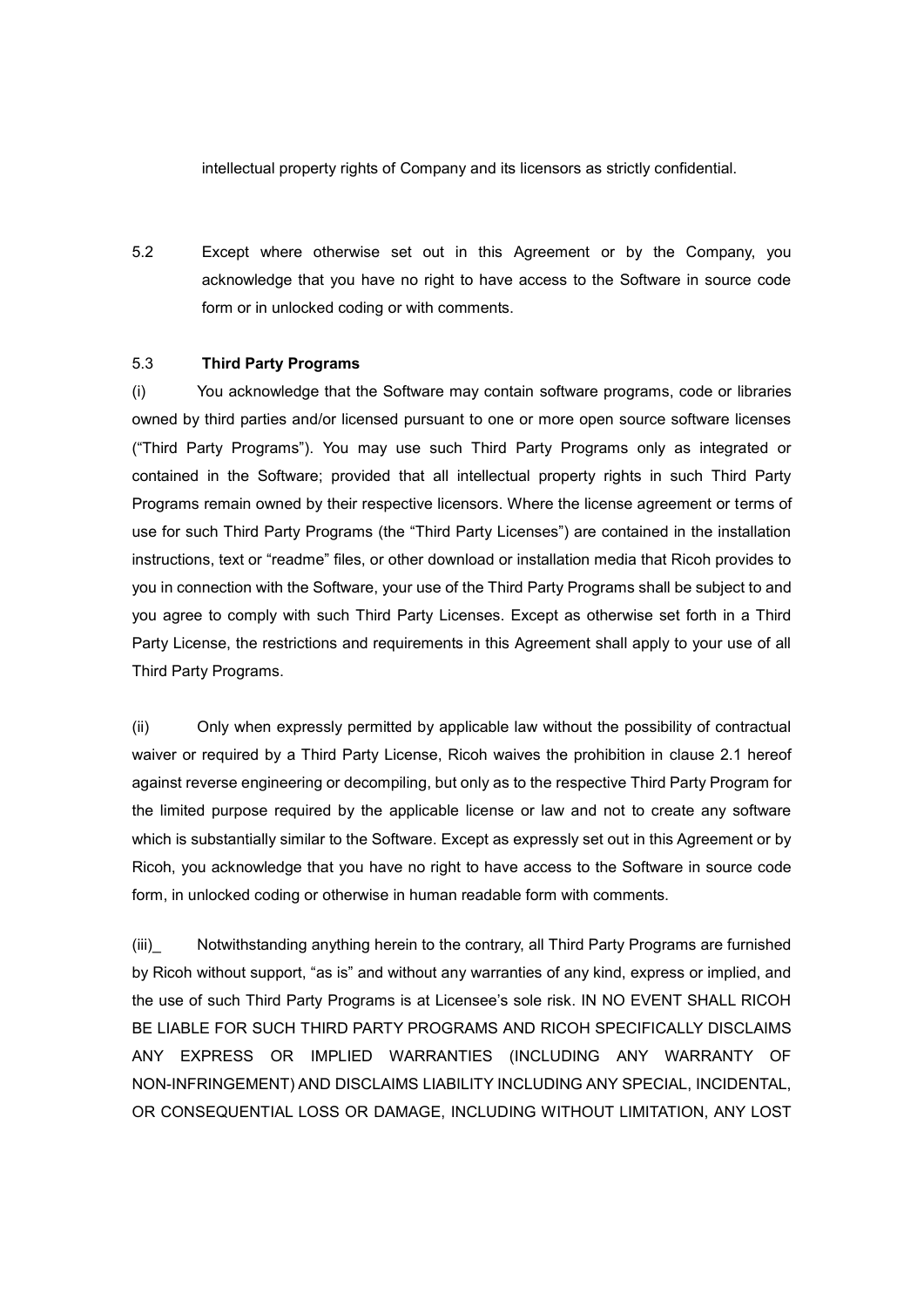PROFITS OR SAVINGS, AND ANY LOSS OR DAMAGE CAUSED BY ANY THIRD PARTY PROGRAMS.

#### **6. Data Protection**

Unless otherwise prohibited by applicable law without the possibility of contractual waiver or limitation, you agree to allow Ricoh to store and use your contact information, including names, phone numbers, and e-mail addresses, anywhere it does business ("Contact Information"). Such Contact Information will be processed and used in connection with our business relationship, and may be provided to contractors, resellers authorized by Ricoh, and assignees of Ricoh for uses consistent with their collective business activities, including communicating with you (for example, for processing orders, for providing services, for promotions, and for market research). You acknowledge that your Contact Information will be stored at data centers, which may, or may not be located in the country where you are located, and you consent to the processing and storage of your Contact Information in such location (including storage at data centers outside the European Economic Area, even if you are located within the EEA). Under protection of confidentiality agreements, Ricoh may transfer your Contact Information to third party processors to help Ricoh provide services and manage its relationship with you, including purchase and order fulfillment, credit card processing, providing marketing assistance and providing other customer services. You agree that in the event we undergo re-organisation or are sold to a third party, Ricoh may transfer the Contact Information to that re-organised entity or third party.

#### **7. Termination**

- 7.1 The Company may terminate this Agreement immediately if:
	- (a) you fail to comply with any of the terms and conditions of this Agreement; or
	- (b) you cease to conduct your operations in the normal course of business, including inability to meet your obligations as they mature, or if any proceeding under bankruptcy or insolvency laws is brought by or against you, or a receiver is appointed or applied for, or an assignment for the benefit of creditors is made by you or any similar activity occurs under any similar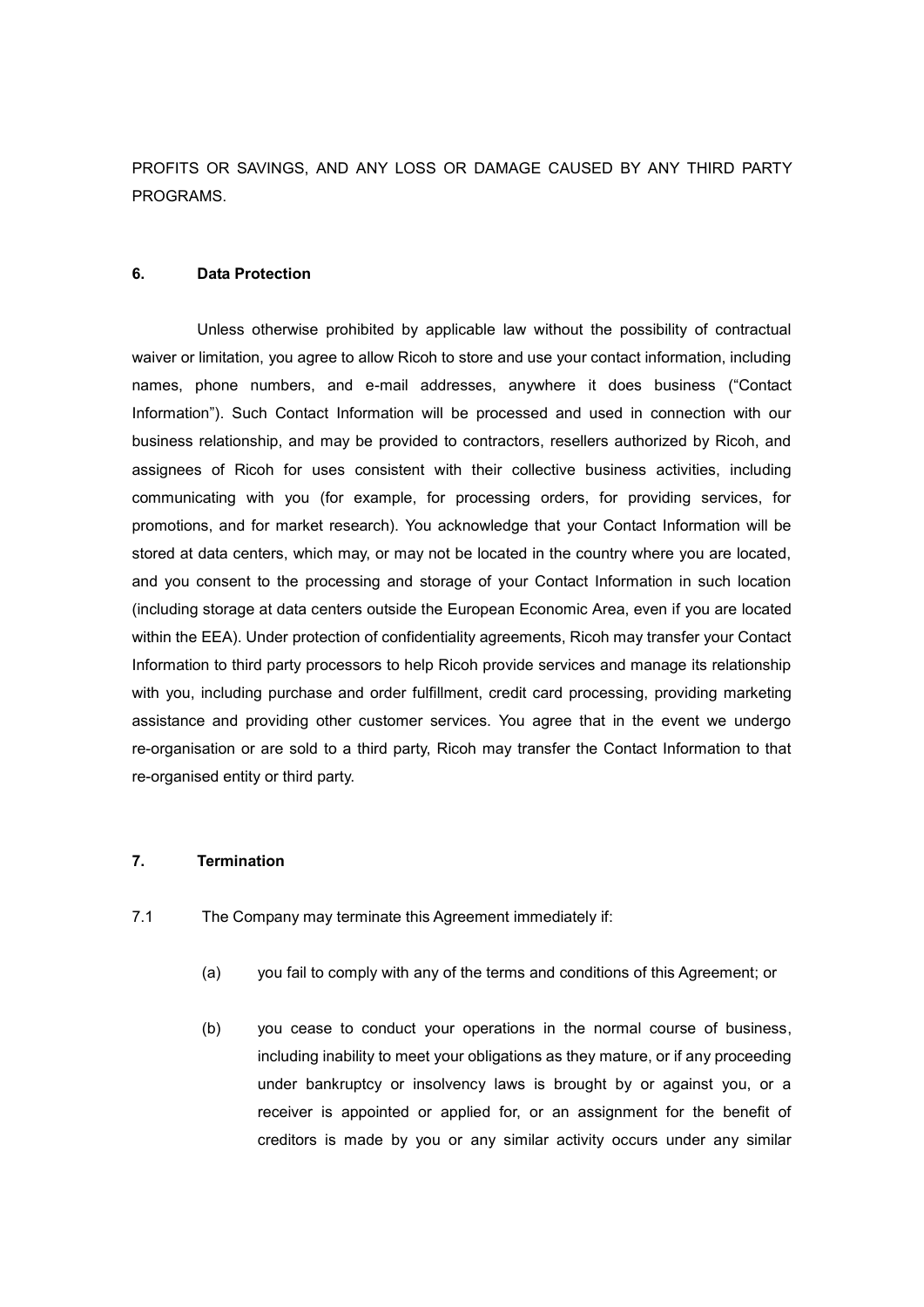applicable laws in any jurisdiction.

7.2 Upon termination of this Agreement for any reason, you may continue using the Software, but you will not receive any further Bug Fixes (as defined in clause 1.3(c).

## **8. General**

- 8.1 You may not transfer, assign, charge or otherwise dispose of this Agreement, or any of your rights or obligations arising under it, without the Company's prior written consent. The Company may transfer, assign, charge, sub-contract or otherwise dispose of this Agreement, or any of its rights or obligations arising under it, at any time during the term of the Agreement.
- 8.2 You may not export all or part of the Software directly or indirectly without obtaining any required written approval of any applicable government or regulatory authority and the written approval of the Company. In addition, you shall comply with any applicable export laws and regulations applicable to the jurisdiction in which the Software was obtained and in which it is used.
- 8.3 This Agreement shall be governed by and construed in accordance with the laws of England. The United Nations Convention on Contracts for the International Sale of Goods does not apply to this Agreement.
- 8.4 All disputes arising between you and the Company with respect to this Agreement shall be subject to the exclusive jurisdiction of the competent courts of England. Notwithstanding the foregoing, Company may seek immediate injunctive or other equitable relief in a court of competent jurisdiction in connection with any breach or alleged breach of the provisions of this Agreement.
- 8.5 You agree that this Agreement and any document expressly referred to in it (including the License) is the entire agreement between you and the Company concerning the Software and Documentation and supersedes all proposals or prior agreements, verbal or written, and any other communications between you and the Company relating to the Software and Documentation.
- 8.6 No amendment to this Agreement shall be effective unless signed by a duly authorized